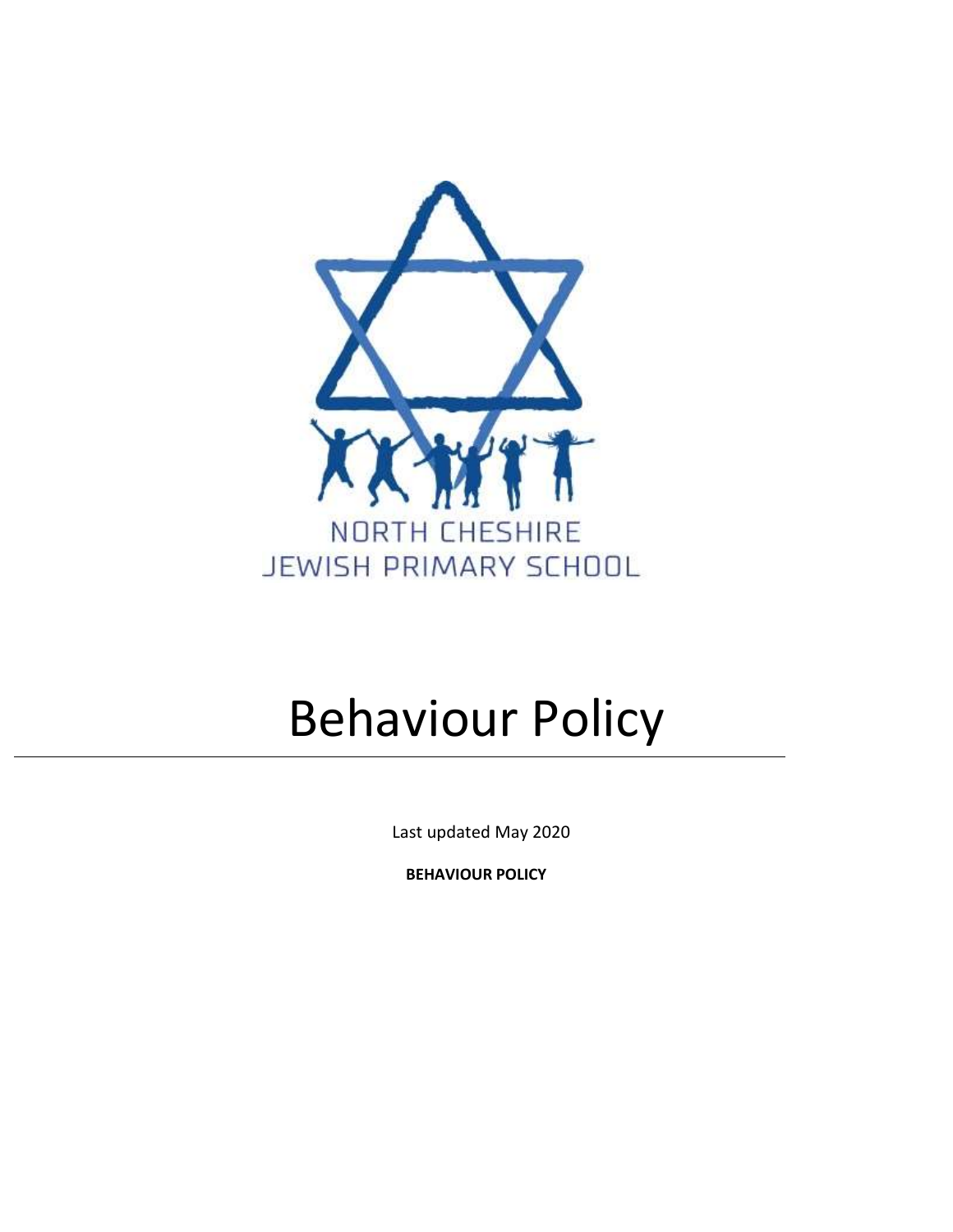- 1. The school's Behaviour Policy was ratified by the Governing Body in March 2020
- 2. The school has ensured that parents/carers, new and existing, are fully informed of the Behaviour Policy by communicating it in writing through the school's Good to Be Green Rules, the school website, home-school agreements, newsletters and other channels normally used.
- 3. The school will seek to ensure that the policy and procedures are accessible to parents/carers and pupils by providing these in appropriate languages and formats where available.
- 4. The school has communicated the Behaviour Policy to all permanent and temporary teaching and non-teaching staff by providing copies of the policy, and through the staff training/induction programme.
- 5. The school will ensure that all staff are consulted regularly about the policy and its implementation.
- 6. The Behaviour Policy will be reviewed each year and thoroughly audited and reviewed every 2 years.
- 7. Pupils, parents, staff and governors will be consulted about any proposed changes to the published policy.

## **Aims**

Our behaviour policy is rooted in the belief that all members of the school, regardless of:

- Age
- Disability
- Gender reassignment
- Marriage and civil partnership
- Pregnancy and maternity.
- Race
- Religion or belief
- Sex
	- are of equal value as human beings
	- have a valuable contribution to make to the life of the school

In addition, this policy aims to:

- Encourage a calm, purposeful and happy atmosphere within the school.
- To foster positive, caring attitudes towards everyone, which is underpinned by our RESPECT Values.
- To encourage increasing independence and self-discipline so that each child learns to accept responsibility and ownership of their own behaviour.
- To have a consistent approach to behaviour throughout the school with parental cooperation and involvement.
- To make boundaries of unacceptable behaviour clear and ensure every child and adult is safe.
- To raise awareness about appropriate behaviour.
- To help pupils, staff and parents have a sense of direction and feeling of common purpose.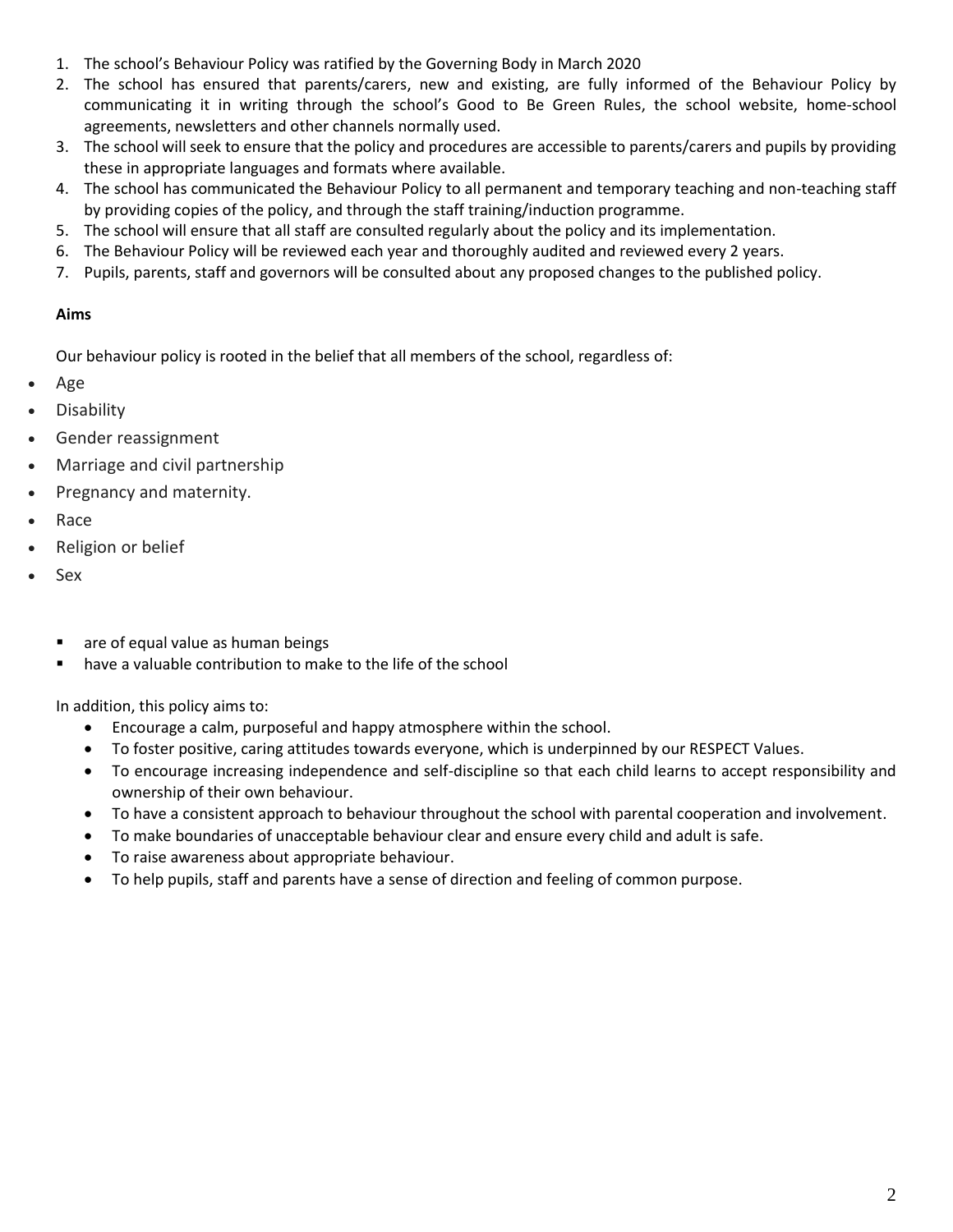## **Roles and Responsibilities**

The promotion of positive behaviour is the responsibility of everyone involved with the school. There are, however, specific roles for different members of the school community:

- 1. **The Governing Body** should define the framework of the school's behaviour policy by writing a statement of general principles, and should oversee the Headteacher's maintenance of discipline in school.
- 2. **The Headteacher** should frame the policy to establish an environment that encourages positive behaviour, discourages bullying and promotes diversity. The views of all stakeholders should be taken into account when formulating and reviewing the behaviour policy, and the Headteacher should publicise the school's policy to pupils, parents and staff at least once a year. With other members of the school leadership team, the Headteacher should organise support for its implementation.

# 3. **All school staff should:**

- Treat all children fairly and with respect.
- To raise children' self-esteem and develop their full potential.
- To provide a challenging, rich, broad and balanced curriculum.
- To create a safe and pleasant environment, physically and emotionally.
- To apply this policy and Good to be Green Policy, including the use of rewards and sanctions consistently
- To be a good role model.
- To attempt to form a good relationship with parents so that all children can see that they share a common goal
- To recognise that each child is individual.
- To be aware of their special needs.
- To offer a framework for social education.

# 4. **Parents' responsibilities are:**

- To make children aware of appropriate behaviour in all situations.
- To encourage independence and self-discipline.
- To show an interest in all that their child does in school.
- To foster good relationships with the school.
- To support the school in the implementation of this policy.
- To be aware of the school's Good to be Green Rules and our RESPECT Values.
- To offer a framework for social education.

# 5. **Children's responsibilities are:**

- To work to the best of their abilities and allow others to do the same.
- To be the best version of themselves.
- To treat others with respect.
- To follow instructions of the school staff, first time of asking.
- To take care of property and the environment in and out of the school.
- To follow our Good to be Green Rules and our School Respect Values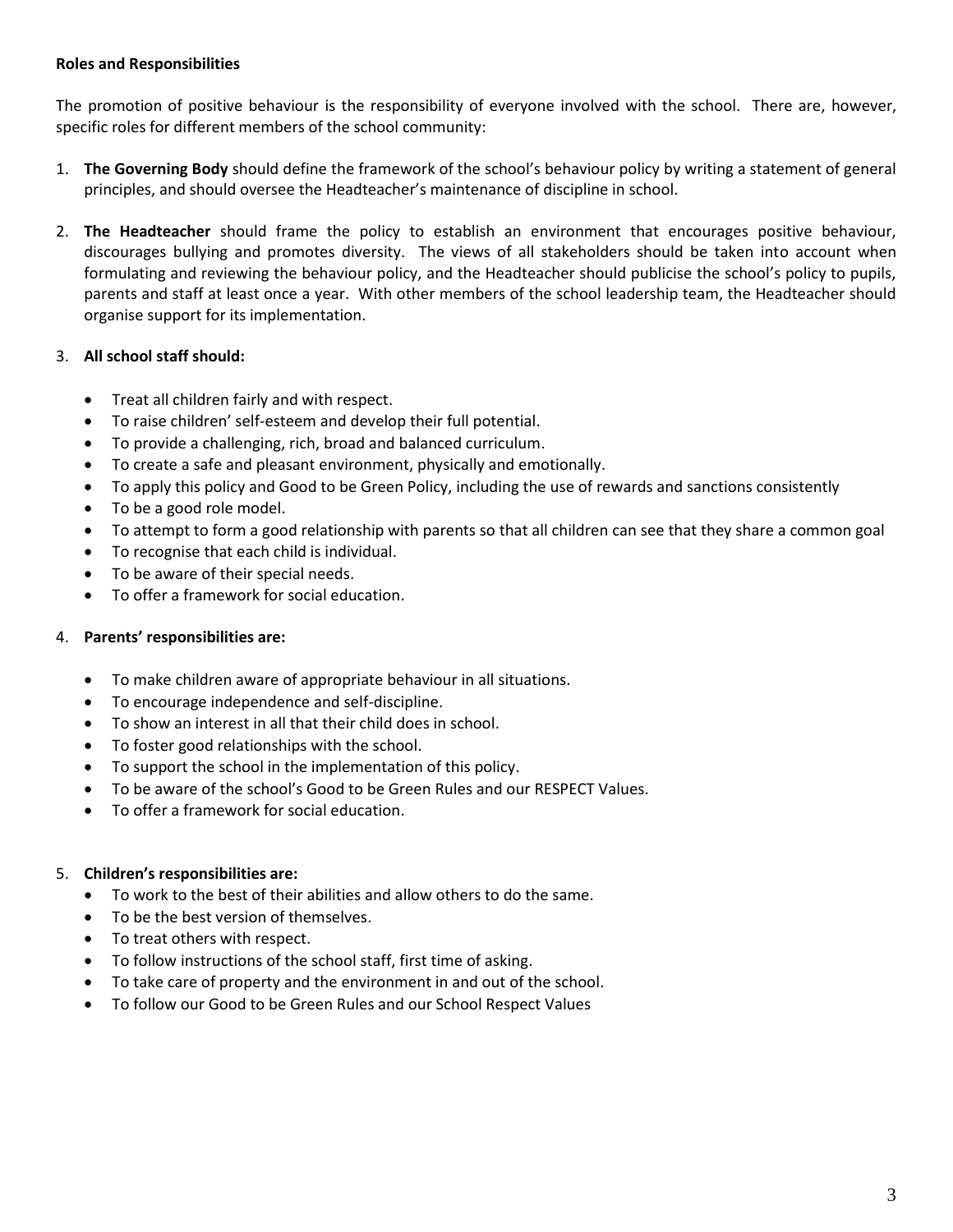In addition to the responsibilities of the school community, the Local Authority is committed to:

- Developing and maintaining a network of support structures that will help schools move towards increased inclusion of pupils with behavioural difficulties.
- Supporting schools to raise the educational achievements of all pupils, including young people in public care, traveller children, pupils from minority ethnic backgrounds and pupils who are reintegrating to school.
- Facilitating an effective training programme for staff in schools aimed at developing strategies which promote good behaviour management and which support the regular updating and development of skills.
- **Providing forums for effective dissemination of good practice in managing pupil behaviour.**
- Working in partnership with other agencies.

## **Statement of Common Principles**

This Statement was developed by the Local Authority in consultation with colleagues from schools, LA services and the professional associations.

Schools and teachers have a duty to provide high quality teaching and learning which is the key to good behaviour management.

- 1. Good order and discipline are essential to the provision of high standards of education. Pupils cannot learn and teachers cannot teach in chaos and disruption. Strong and effective management, working in partnership with teachers, is essential to the establishment and maintenance of acceptable standards of behaviour.
- 2. Parents and carers have an essential role to play in maintaining high standards of behaviour. They have a duty to take responsibility for the behaviour of their child. Consistency between school and parent expectations of behaviour is essential.
- 3. Governor Committees have a responsibility to support the school in maintaining the high standards of discipline.
- 4. Government and the Local Authority must exercise their responsibilities to support schools in maintaining good order and discipline.
- 5. Staff are entitled to work in an environment where violence and disruption are not tolerated.
- 6. Pupils are entitled to a safe and orderly learning environment to assist them in achieving their full potential.
- 7. All pupils are entitled to inclusion in the education service and to have their educational needs met. For a small minority of pupils, inclusion in mainstream school is inappropriate and access to specialist, alternative provision of the highest quality must be made.
- 8. Agreed standards of behaviour should be consistently applied across all schools. Violent and aggressive behaviour such as swearing, sexist, racist and homophobic attitudes and remarks and all forms of harassment, including bullying are unacceptable. Such behaviour must not be tolerated.
- 9. All schools should establish policies containing a range of rewards, sanctions and consequences to secure acceptable standards of behaviour.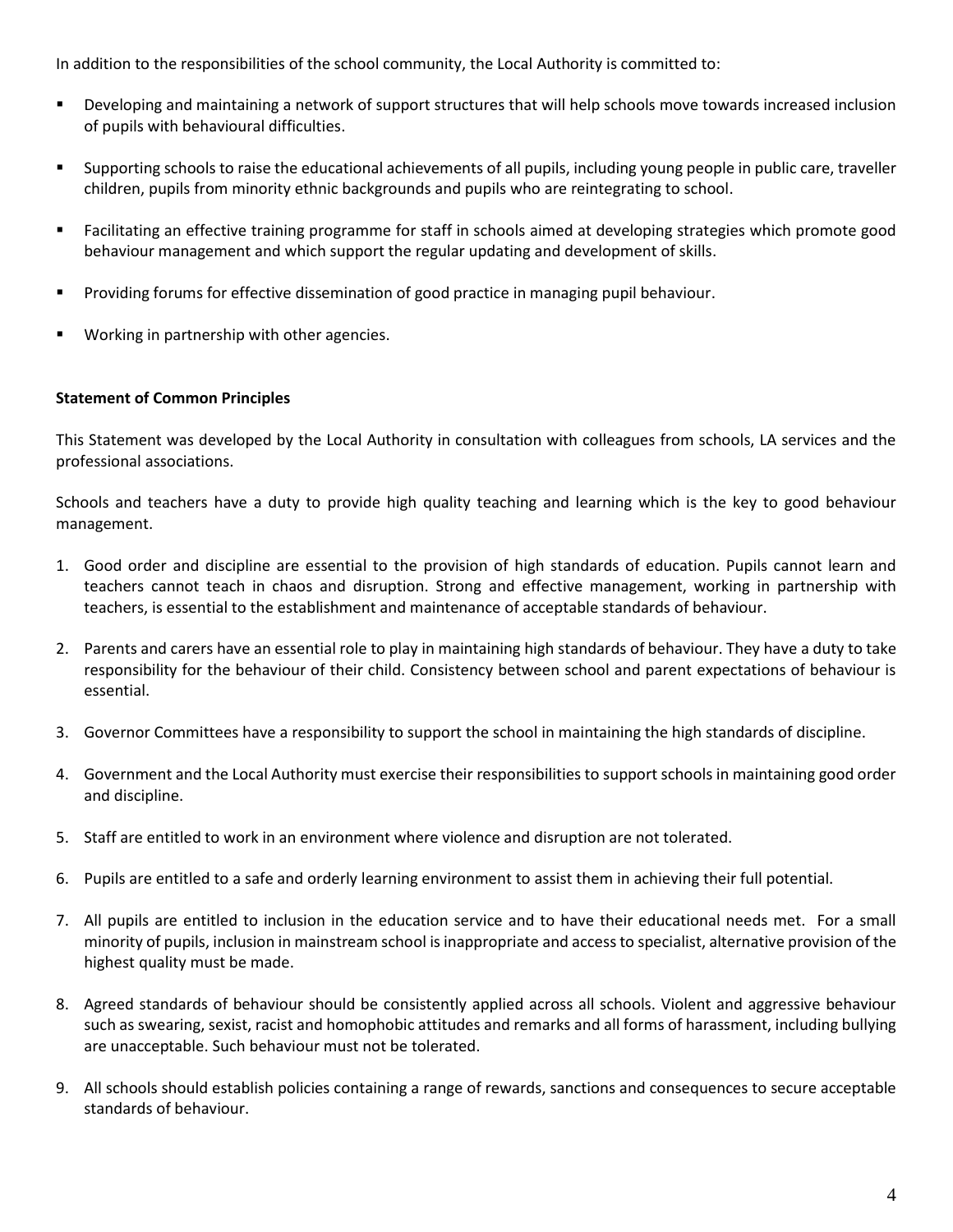- 10. Schools are responsible for ensuring that their behaviour management policies are non-discriminatory in terms of their scope and operation. It is unacceptable for the measures either to address the problems caused by inappropriate pupil behaviour or to reward positive behaviour to be applied differently on the grounds of age, disability, gender, reassignment, marriage and civil partnership, pregnancy and maternity, race, religion or belief and sex (Protected Characteristics).
- 11. Schools should regularly review behaviour management policies to ensure that the operation is fair and equitable, and should recognise that a degree of flexibility may be necessary in order to meet the needs of individual pupils.
- 12. Early identification and intervention are essential factors in behaviour management. Schools need to play their part in this and where appropriate, seek additional support and resources to enable them to respond effectively at an early stage.
- 13. Schools must be able to readily access external advice, support, specialist provision and funding with effective, streamlined procedures.
- 14. Schools have been given the flexibility within the curriculum and must have adequate resources to develop educational programmes to meet the needs of individual pupils.
- 15. There are times when, despite every effort made by the school, it is necessary to implement the exclusion procedure. Headteachers must be empowered to exercise their professional judgement in the use of exclusion. In the most severe of cases, Headteachers will be supported in excluding the pupil permanently.
- 16. The Local Authority should maintain and continue to develop a range of provisions, both to assist schools in implementing strategies to try to avoid permanent exclusion, and to support pupils who are permanently excluded.
- 17. Pupils who are permanently excluded are entitled to have their SEMH (social, emotional, mental health) needs assessed and met in appropriate provision.

## **How we encourage good behaviour**

- We believe preventing problems arising in the first place is much more effective than dealing with problems once they occur.
- In this school, we believe all pupils should be encouraged to do their best and have their success recognised. We will strive to create a climate where the use of praise and encouragement is commonplace and outweighs recourse to sanctions and punishment.
- We make clear our expectations of good behaviour, which are underpinned by our Good to be Green Rules:
- 1. We are kind, polite, helpful and aware of others' feelings
- 2. We listen carefully to others without interrupting them
- 3. We look after our own and other people's belongings
- 4. We try our best, work hard and learn from our mistakes
- 5. We treat other people, the way we would like to be treated
- 6. We always tell the truth
- We discourage unsociable behaviour by promoting mutual respect.
- We encourage children to take responsibility of their actions and ownership.
- Staff model desired behaviour at all times.
- We praise good behaviour both privately and publicly.
- Praise for effort and not attainment.

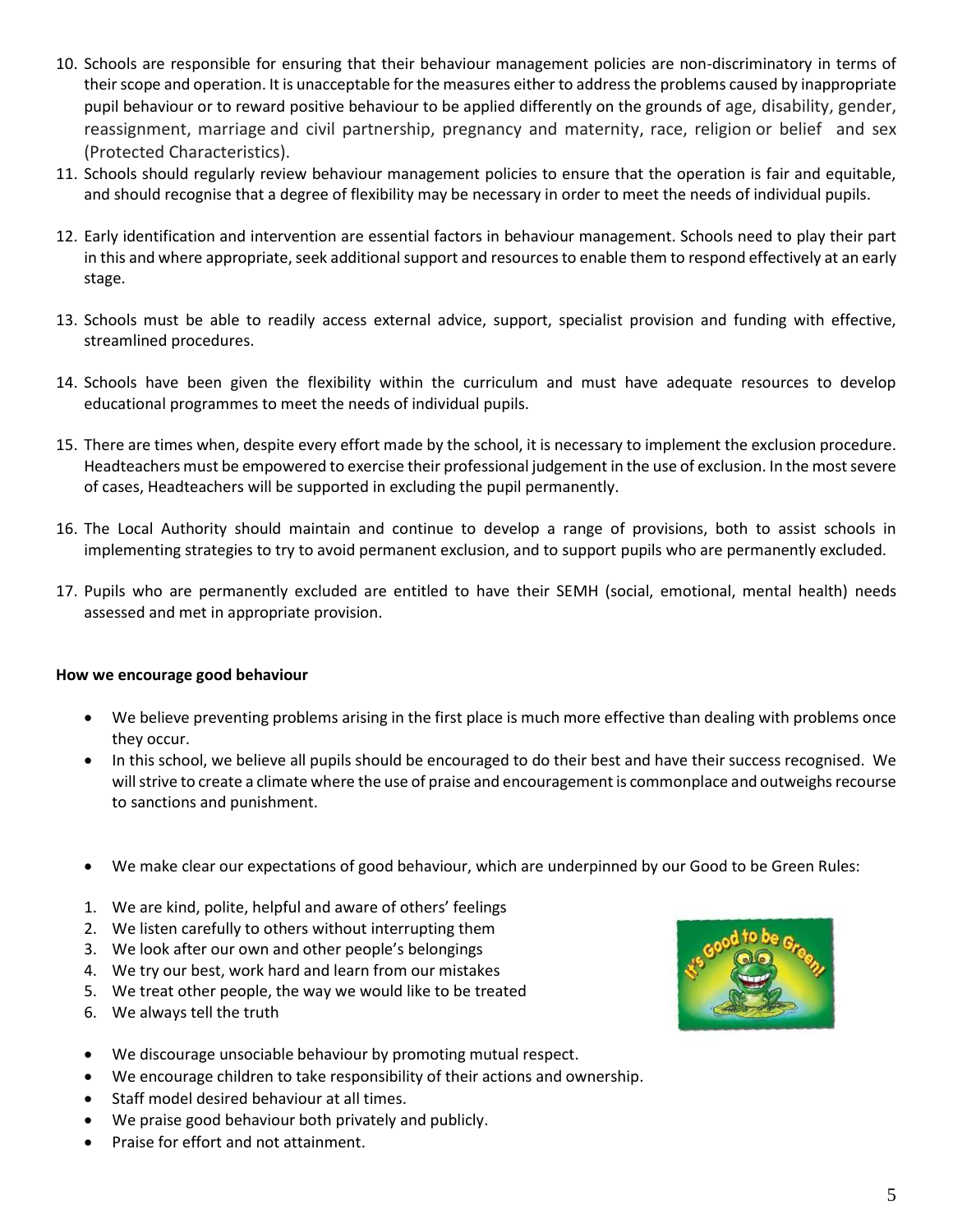## **Encourage good behaviour (refer to Good to be Green Policy)**

| <b>Desired Behaviour</b>             | <b>Possible Rewards</b>                     |
|--------------------------------------|---------------------------------------------|
| Demonstrating the school RESPECT     | Verbal praise                               |
| <b>Values</b>                        | Email / phone call to parents               |
| Undertaking Random Acts of Kindness  | Stickers from teacher, DHT and HT           |
| Following the Good to be Green Rules | Star of the week                            |
| Good work                            | Good behaviour awards                       |
| Consistently on task                 | End of half term activities                 |
| Good manners                         | Praise note sent home                       |
| Showing kindness                     | Good to be Gold card                        |
| Being honest                         | Privilege Card                              |
| Trying your best at all times        | Tokens for weekly raffle                    |
| Politeness                           | Display of work on website                  |
| Following instructions               | To sit on the Golden Table for Friday lunch |
| Helping others                       |                                             |
| Being a team player                  |                                             |
| Going the extra mile                 |                                             |
| Working hard                         |                                             |
| Caring for the environment           |                                             |

## **A Graded response to sanctions**

Please also refer to the following policies: Good to be Green Anti-bullying School Bus Electronic Device

## **Sanctions**

The school has in place a hierarchy of possible sanctions that can be used in response to inappropriate behaviour. When an incident occurs, the school will endeavour to establish the facts of the case before applying a sanction. Following serious incidents, the school will undertake a full investigation of events (including collecting statements from pupils involved and any witnesses where appropriate) before agreeing on a sanction. In all cases, sanctions will be applied **consistently and fairly** within a context of positive reinforcement of good behaviour

The sanctions employed by the school are intended to promote positive behaviour, rather than punish pupils, and it is made clear to pupils that it is the behaviour that is being condemned, not the person involved. Staff are regularly briefed about the school's policy and attitude towards applying sanctions, and they encourage pupils to reflect on the effects of misbehaviour on others in the school community, as part of everyday teaching and pastoral guidance in school.

The school avoids the use of whole group sanctions that punish the innocent as well as the guilty, and does not use punishments that humiliate or degrade pupils.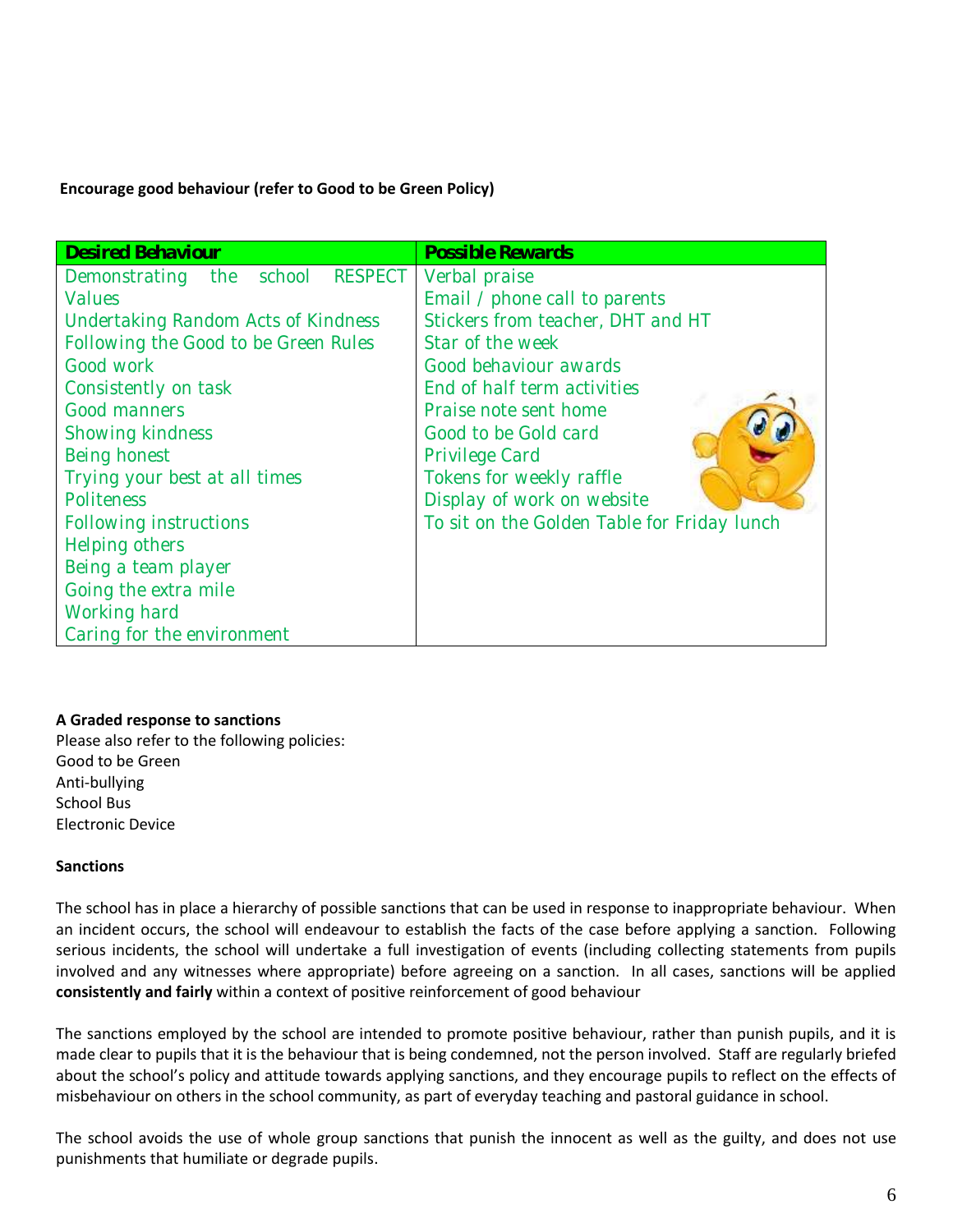The school has identified examples of unacceptable behaviour and possible consequences, which includes:

| Behaviour                                                                                                                                                                                                                                                                                                                                                                                                                                                                                                                                                            | Possible Consequences (Yellow card)                                                                                                                                                                                                                                                                                                                                                                                                                                                                                                                                                                                                |
|----------------------------------------------------------------------------------------------------------------------------------------------------------------------------------------------------------------------------------------------------------------------------------------------------------------------------------------------------------------------------------------------------------------------------------------------------------------------------------------------------------------------------------------------------------------------|------------------------------------------------------------------------------------------------------------------------------------------------------------------------------------------------------------------------------------------------------------------------------------------------------------------------------------------------------------------------------------------------------------------------------------------------------------------------------------------------------------------------------------------------------------------------------------------------------------------------------------|
| Not following instructions, the first time<br>of asking<br>Being disruptive<br>Not on task<br>Continued time wasting<br>Not listening<br>Calling out<br>Poor work<br>Not trying their best<br>Refusing to work<br>Unkindness to others<br><b>Bad manners</b><br>Running in the corridors<br>Being inside the building at break without<br>permission                                                                                                                                                                                                                 | Miss 5-10 minutes break time<br>Moved to another table<br>Time out in a different classroom<br>Work on your own<br>Complete work at break / lunch<br>Letter of apology - signed by parent<br>Miss several minutes of Golden/ Green Time<br>Sent to room to reflect on their behaviour with<br>a Deputy Headteacher                                                                                                                                                                                                                                                                                                                 |
| <b>Behaviour</b>                                                                                                                                                                                                                                                                                                                                                                                                                                                                                                                                                     | <b>Possible Consequences (Red Card)</b>                                                                                                                                                                                                                                                                                                                                                                                                                                                                                                                                                                                            |
| Continually refusing to follow<br>adult instructions<br>Constant disruption of lessons<br>Acts of violence against others<br>Racial abuse<br>Not telling the truth<br>Using bad language<br>Physical/verbal abuse towards anyone,<br>including name calling and comments on<br>appearance and spitting<br>Intimidation and goading<br>Walking out of lessons or away when<br>being spoken to<br>All forms of bullying<br>Damage with intent<br>Any behaviour that puts the health and<br>safety of any member of staff at risk<br>Drug and alcohol related incidents | Parents informed (Always)<br>Moved to another class<br>Loss of playtime or lunchtime for set time period<br>Catching up on missed work during own time<br>Sent to DHT or HT<br>Not allowed to go to clubs<br>Not allowed on visits<br>School based community service or imposition<br>of a task - such as picking up litter on school<br>grounds; tidying a classroom; helping clear up<br>the dining hall after meal times; or removing<br>graffiti.<br>Being placed "on report" for behaviour<br>monitoring.<br>Ineligibility for team captain/other positions of<br>responsibilities<br>Reduced timetable<br>Internal exclusion |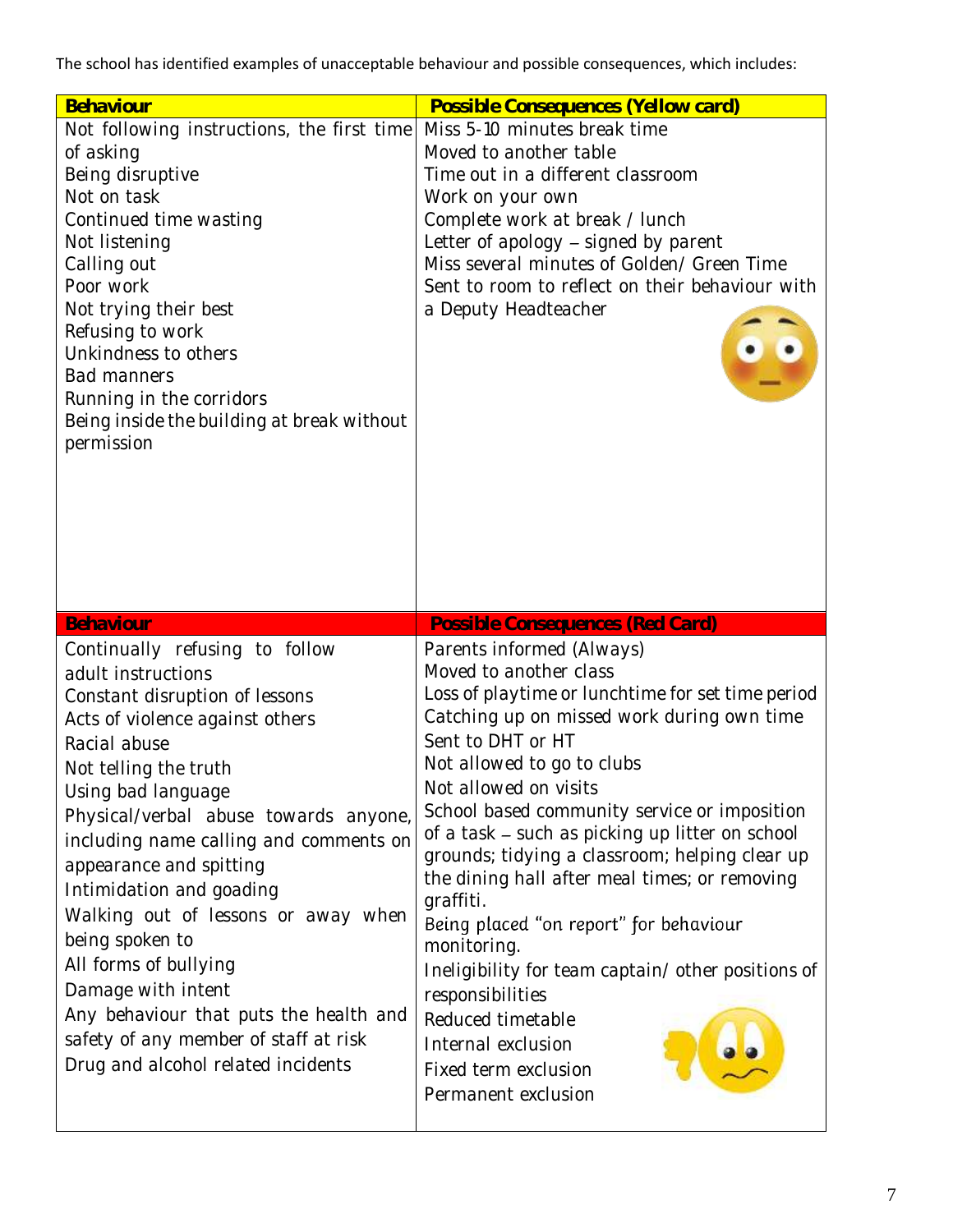# **Children's individual needs (including SEN / EAL / Disadvantaged etc.), will ALWAYS be considered before deciding on a consequence.**

## **We will also ensure that any decision takes into account the Equality Act 2010**

Corporal punishment is illegal in all circumstances and there is no corporal punishment at North Cheshire Jewish Primary School.

## **Zero tolerance**

We recognise that for the vast majority of our children, our Good to be Green behaviour management system is appropriate and effective. However, in cases of extreme violence (verbal or physical) we reserve the right to apply a fixed term exclusion in line with current guidelines. If a child is excluded for a fixed period, then work will be provided by the class teacher. In the event of repletion or extreme violence, and only as a last resort when a range of other strategies has been tried without success, the school will reserve the right to permanently exclude the child.

Individual fixed period exclusions will be for the shortest time necessary, bearing in mind that exclusions of more than a day or two make it more difficult for the pupil to reintegrate into the school. Longer exclusions will only be issued in response to very serious incidents.

Regard will be given to the guidance from the Local Authority and the DfE on exclusions, and where necessary advice will be sought from the Local Authority before issuing an exclusion.

A senior member of staff must be involved in the application of any of the sanctions for serious misbehaviour and only the Headteacher (or Acting Headteacher in the absence of the Headteacher) can decide to exclude a pupil.

## **Behaviour outside of school**

North Cheshire Jewish Primary School has developed a good reputation over the years.

Pupils at North Cheshire Jewish Primary School must agree to represent the school in a positive manner.

Complaints from members of the public about bad behaviour from pupils at NCJPS are taken very seriously and will be fully investigated.

The power to discipline extends beyond the school gate. North Cheshire Jewish Primary School has developed a good reputation over the years. Pupils at North Cheshire Jewish Primary School must agree to represent the school in a positive manner. The guidance laid out in the school code of conduct applies both inside school and out in the wider community, particularly if dressed in school uniform. Complaints from members of the public about bad behaviour from pupils at North Cheshire Jewish Primary School are taken very seriously and will be fully investigated.

Teachers may discipline pupils for misbehaviour when the pupil for behaviour beyond the school gates when the pupil is:

- Taking part in any school-organised or school-related activity.
- Travelling to or from school.
- Wearing school uniform.
- In some other way identifiable as a pupil at the school.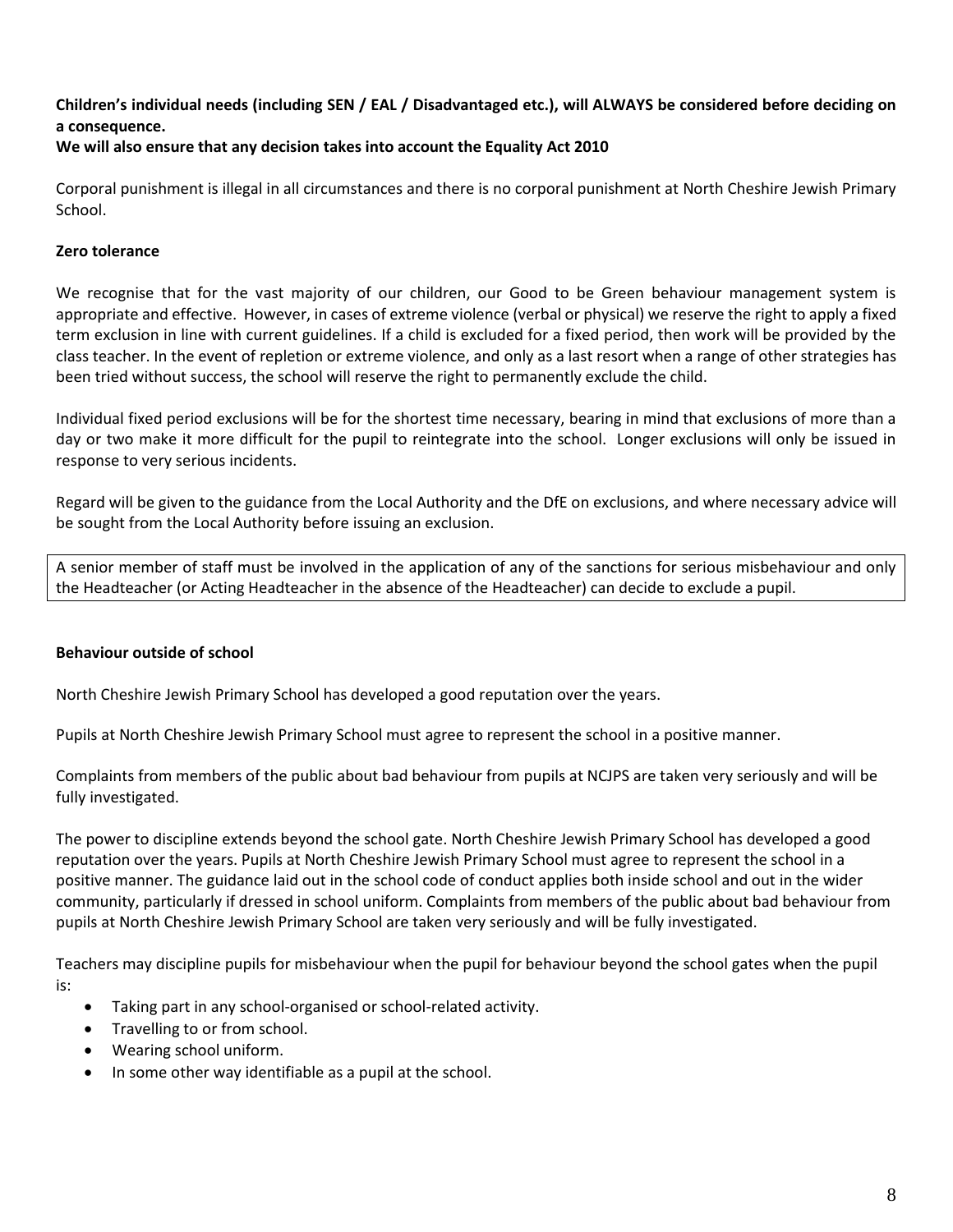Or, misbehaviour at any time that:

- Could have repercussions for the orderly running of the school.
- Poses a threat to another pupil or member of the public.
- Could adversely affect the reputation of the school.

## **Items banned from school premises**

Fire lighting equipment:

• Matches, lighters, etc.

Drugs and Smoking equipment:

- Cigarettes
- Tobacco
- Cigarette Papers
- Electronic cigarettes (e-cigs)
- Alcohol
- Solvents
- Any form of illegal drugs
- Any other drugs except medicines covered by the prescribed medicines procedure.

Weapons and other dangerous implements or substances such as:

- Knives
- Razors
- Catapults
- Guns (including replicas and BB guns)
- Laser pens
- Knuckle dusters and studded arm bands
- Whips or similar items
- Pepper sprays and gas canisters
- Fireworks
- Dangerous chemicals

Electronic Devices:

- Phones (unless permission from the Headteaher)
- Mobile device that allows pupils to: record, take photographs, make and receive phone calls and text messages and has WIFI or internet connection via a sim card

Other items:

- Liquid correction fluid
- Chewing gum
- Caffeinated Energy drinks
- Offensive materials (i.e. pornographic, homophobic, racist etc.)
- Aerosols including deodorant and hair spray

## **Restorative Approach**

Children should be encourage to take responsibility for sorting out their own conflict. This means that adults must take responsibility for teaching them and modelling strategies for doing this, and for seeing that children carry them out and reach a successful conclusion.

Children should be encouraged to be assertive, to express their feelings and to resolve conflict without resorting to violence, swearing or abuse.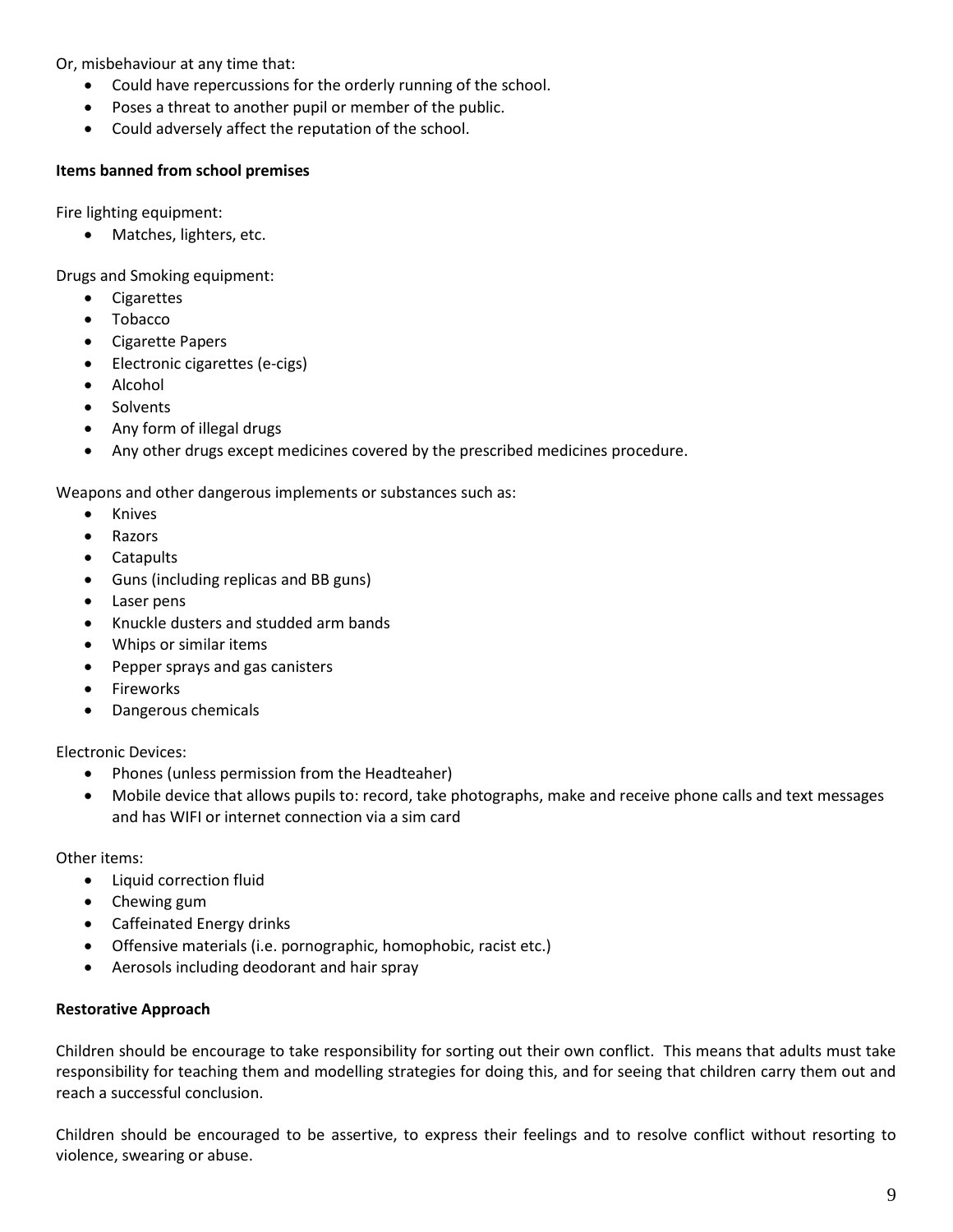Suggested strategy for resolving conflict  $-3$  steps

The other listen with no interruptions They are encouraged to maintain eye contact Each child has a turn to say:

- 1. What the other (s) has / have done to upset them
- 2. How they feel about it
- 3. How would they like them to behave in the future

No one is allowed to interrupt or argue

They keep on taking turns until everyone has finished

The adult is there as a refer, not part of the discussion. They make sure that the turns are taken, that children stick to the three steps, that they listen to each other and maintain eye contact

If the children cannot resolve the conflict after a reasonable time, then the adult can decide make a judgement and take appropriate action.

## **Early intervention and support**

As well as dealing with inappropriate behaviour when it occurs, this behaviour policy aims to reduce disaffection among pupils. The school recognises that where there are signs of disaffection, early intervention may prevent problems from worsening.

The school will review the support available to individual pupils who may be at risk of disaffection or exclusion. Additional measures could include:

- **Buddy system Year 6**
- **Counselling**
- Individual education planning / teaching strategies
- Engaging with parents / Parenting Contract
- Curriculum flexibility (including not applying the National Curriculum in certain circumstances)
- Referral to a specific support service, such as the Education Psychology Service, SBSS In-school support, Social Care services or Community Child and Adolescent Mental Health Services
- Assessment of Special Educational Needs
- Pastoral Support Programme (PSP)

## **Involvement of other agencies**

The school has access to a range of services to support pupils at risk of disaffection or exclusion, or for support in relation to specific problems/circumstances. The school will make referrals to these services where appropriate, and with the consent of the pupil and their parents/carers where necessary. These include:

- **Behaviour Support Service (BSS)**
- **Education Psychology Service**
- Education Welfare Service
- Education Support Team for Young People in Public Care
- Social Care services (including the Community Outreach Team (COT))
- CAMHS / HYMS– The Kite Project, Primary and Secondary Jigsaw Education Mental Health Teams, Sound Minds, Children's Primary Mental Health Practitioner
- The Pendlebury Centre PRU (Outreach Support and PRU placements)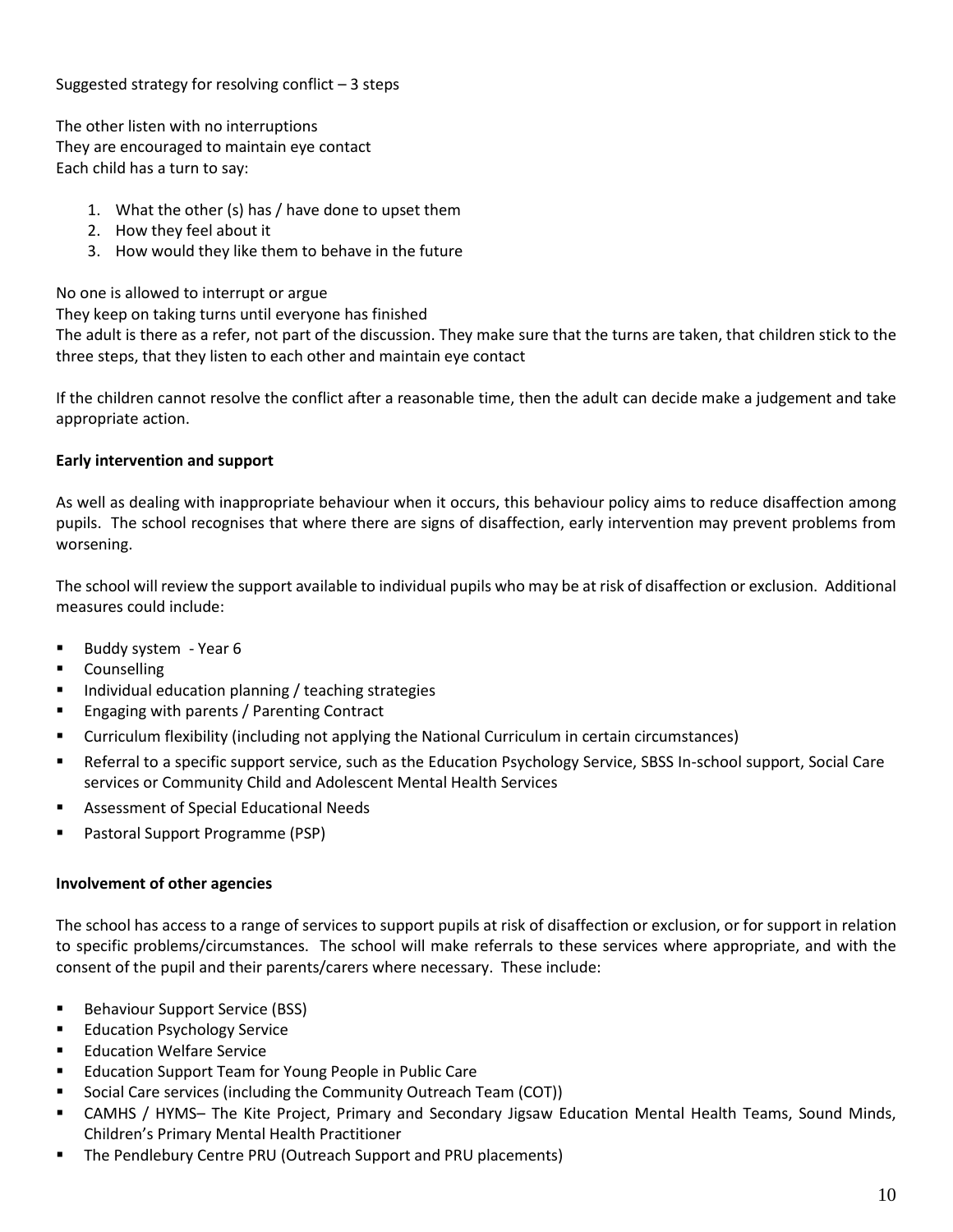## **Individual Behaviour Plans/ Pastoral Support Plans**

If a pupil has persistent behavioural needs that indicate they are in serious risk of exclusion it may be appropriate to implement an Individual Behaviour Plan (IBP), My Plan or Pastoral Support Plan (PSP) to help them better manage their behaviour. It is particularly appropriate for those pupils whose behaviour is deteriorating rapidly.

The DfE recommends that PSPs should be automatically set up for pupils who have had several fixed period exclusions that may lead to permanent exclusion, or who have otherwise been identified as being at risk of failure at school through disaffection.

The programme will identify causes of concern and what can be reasonably required of the pupil to bring about a positive change in their behaviour. The involvement of parents is essential if a successful outcome is to be achieved. It will normally involve a number of interventions, such as those listed above. As the behaviour of pupils at risk is often driven by complex combinations of social, emotional and health problems, the involvement of Local Authority and other services will also be coordinated and included in the plan where appropriate.

## **Managed Pupil Transfers**

If a pupil displays persistent disruptive behaviour and is considered to be at serious risk of permanent exclusion, the school will liaise with the Behaviour Support Service (BSS) to discuss early intervention and support, and if necessary the possibility of a managed pupil transfer to another school. Managed pupil transfers between primary schools will be arranged, if appropriate, by the Headteacher of BSS and the Education Officer (Inclusion).

## **Bullying and Harassment (See Anti-bullying Policy)**

This school is committed to a whole school approach against bullying and harassment in any form.

Bullying and harassment is not only damaging, but it stops pupils from learning. All members of the school community are expected to demonstrate care and courtesy towards each other, respect one another, and respect difference and diversity.

This school will not tolerate any kind of harassment, and bullies or instigators of harassment will be dealt with firmly.

## **Racial Harassment and Racist Incidents**

This school follows the guidance issued by the Local Authority on dealing with racial harassment and racist incidents that occur in school. Racial harassment will not be tolerated and the perpetrator(s) of the harassment or racist abuse will be dealt with firmly, and sanctions applied as appropriate. In many cases, the parents/carers of the pupil(s) in question will be contacted and may be asked into school to discuss their child's behaviour. Victims of racist abuse and harassment will be supported both at the time of the incident and following the incident if necessary.

The school will complete a racist incident report form following every racist incident that occurs in school (no information that may identify a perpetrator or a victim will be included on this form), which will be returned to the Local Authority. The Local Authority may follow up serious incidents with the school and other appropriate agencies.

The school will make a termly report to the Governing Body about the number of racist incidents that have taken place and the action taken in response. If no incidents have been recorded, the Governing Body will complete and return a nil return form to the Local Authority.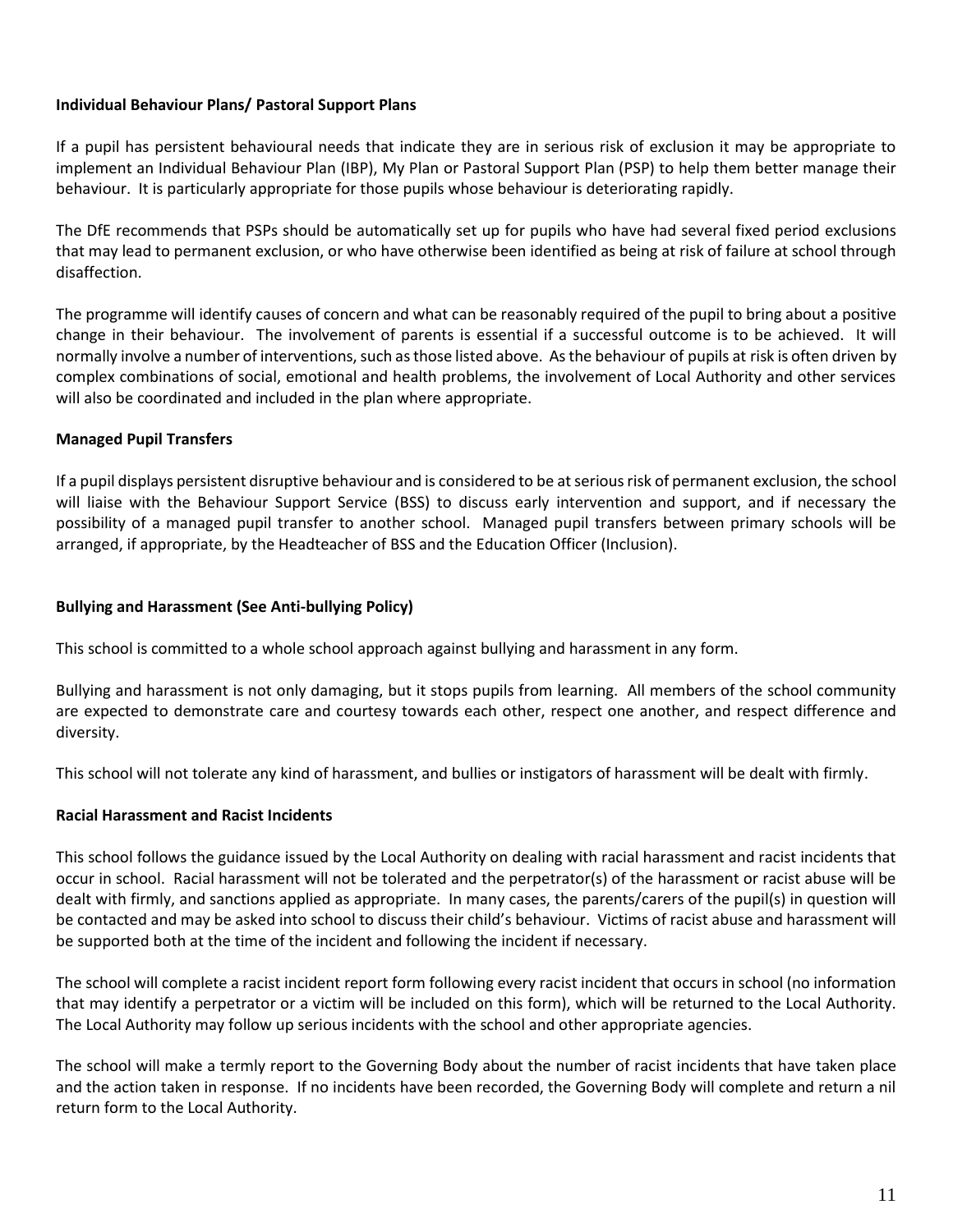## **Risk assessments for challenging behaviours**

The school will consider undertaking risk assessments for pupils with challenging behaviour, in order to minimise risks, protect pupils and staff, and to exercise the school's "Duty of Care".

This will involve assessing the context and probability of risks, and the seriousness of any likely outcomes for pupils or staff. If further action or strategies are identified in the risk assessment process, the school will take action to implement these in order to safeguard pupils and other members of the school community.

The Local Authority has issued guidance to Headteachers to assist schools in this process.

## **Care and Control/ Physical Intervention**

There are occasions when the restraint of pupils is necessary.

Teachers and other persons who are authorised by the Headteacher to have control or charge of pupils may use reasonable force in the following circumstances:

- a) Where action is necessary in self-defence, or because there is an imminent risk of injury to the pupil themselves or others
- b) Where there is a developing risk of injury, or significant damage of property
- c) Where the pupil is behaving in a way that is compromising good order and discipline at the school or among other pupils, whether this behaviour occurs in a classroom during a teaching session or elsewhere
- d) Where the pupil is committing a criminal offence, whether or not the pupil concerned has reached the age of criminal responsibility.

All members of staff are authorised to use reasonable force to control or restrain pupils.

This school adheres to guidance given in the Local Authority's "Care and Control" document and the Team Teach Course Manual on the care and control of pupils and the recording and reporting of physical intervention.

# **Recording and Reporting of Incidents**

The prompt and accurate reporting of incidents is considered particularly important to the effectiveness of the school's behaviour policy. The school has clear procedures in place for recording incidents of inappropriate behaviour and conduct initially on the Good to Be Green class log and /or the School Behaviour Log as well as on CPOMS. All staff are made aware of and reminded of on a regular basis.

The school has advised staff of the need for timeliness, accuracy and completeness in the recording of behaviour management incidents and also of the correct procedures for recording statements.

The procedures for recording and reporting incidents are reviewed regularly by the SLT and updated when required.

The school also follows the Local Authority's guidance for recording and reporting particular types of incident. The reports that the school sends to the Local Authority are listed below:

- **Accident/Incident Report Form** the school is required to complete a form following every accident or incident resulting in injury that occurs in school, and return a copy to the Health and Safety Team at the Local Authority.
- **Exclusion Notification Form**  an exclusion notification form is completed and signed by the Headteacher following every exclusion issued. This is sent to the Education Officer (Inclusion) at the Local Authority, who monitors all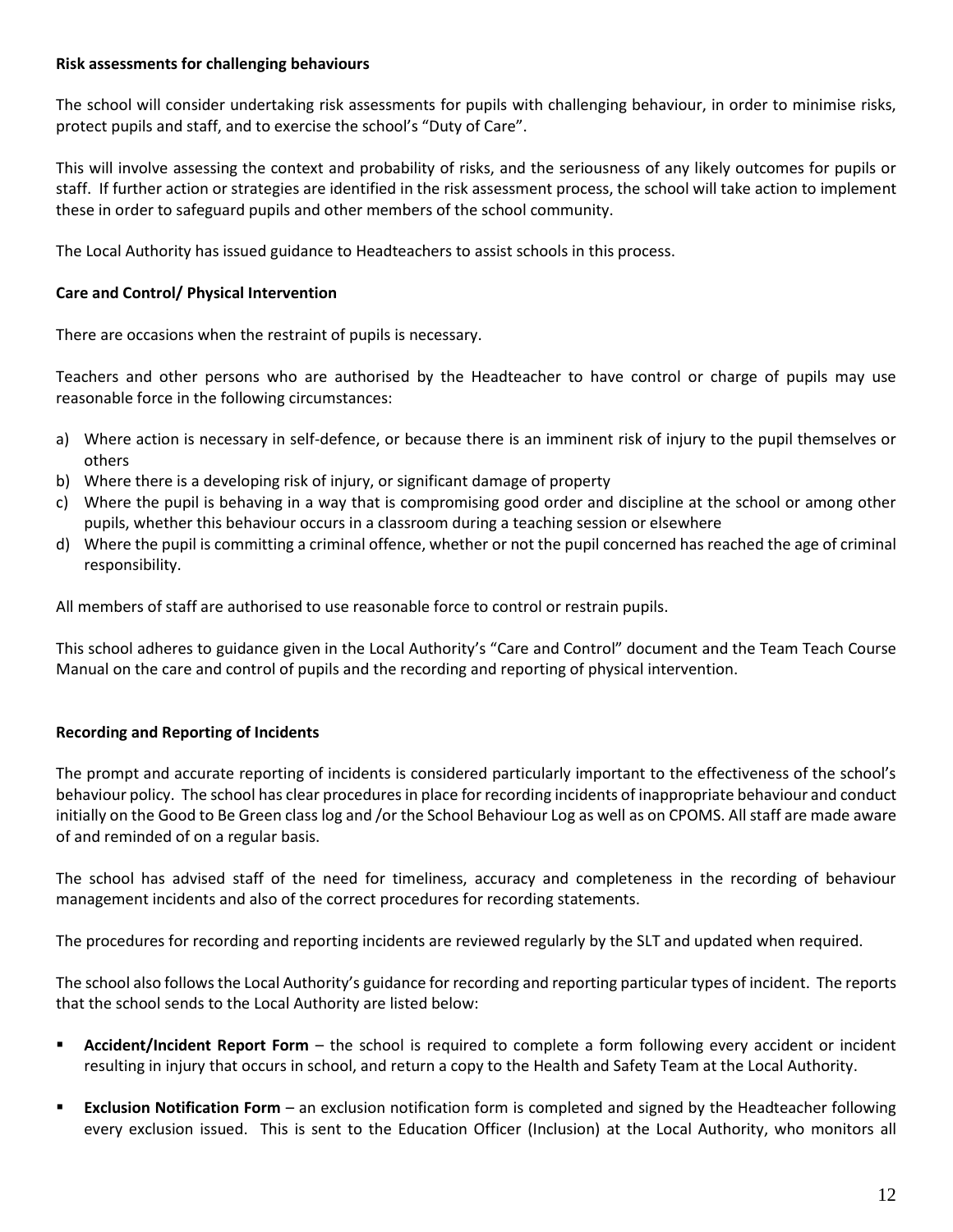exclusions, notifies other relevant services of exclusions where appropriate, and produces annual statistics on the number of exclusions in the borough.

- **Racist Incident Report Form** this report form is completed and returned to the Local Authority's Inclusion Support Team following every incident of a racist nature that occurs in school. The form does not identify either the victim or the perpetrator of the racist incident.
- **Serious Incident Record** a report form from the Team Teach Course Manual is completed and returned to the Inclusion Support Officer at the Local Authority following every occasion where a member of staff has physically intervened with a pupil.

The school follows the relevant Local Authority guidance which accompanies each of the above reporting procedures/report forms.

The school ensures that completed forms and any photocopies containing personal information are kept secure, as required by GDPR and that only authorised persons are able to see the information.

## **Monitoring, Evaluation and Review**

The school monitors behaviour incidents in order to identify issues and trends, in terms of:

- **Type of incident**
- **EXEC** Critical days/times in the week
- **EXECR** Critical places within/outside the school
- **Pupils involved**
- **Profile of students involved (ethnicity, age, gender, SEN, LAC status etc.)**
- **Timeliness of response**
- **•** Outcomes

The school evaluates its behaviour policy against key improvement objectives, which include:

- **Improvement of individual behaviour**
- General behaviour patterns
- Balance in the use of rewards and sanctions
- Staff support and training needs
- **EXECUTE:** Curriculum access and academic progress
- **Equal opportunities**
- Behaviour management trends over time
- **Effectiveness of the policy in encouraging positive behaviours**

The use of rewards, sanctions, exclusions, and referrals to support services will be monitored in relation to race, ethnicity, gender, disability, SEN and Looked After status, and any patterns revealed will be analysed and addressed as appropriate.

The school assures appropriate levels of confidentiality within its monitoring and reporting arrangements, in line with the GDPR and Freedom of Information Acts.

The effectiveness of this policy will be reviewed as part of the Governors and the Governing Body will receive statistical reports on bullying, racist incidents and exclusions on a termly basis.

The Behaviour Policy will be reviewed each year, and will be thoroughly audited and reviewed every two years. Pupils, parents, staff and governors will be consulted about any proposed changes to the published policy.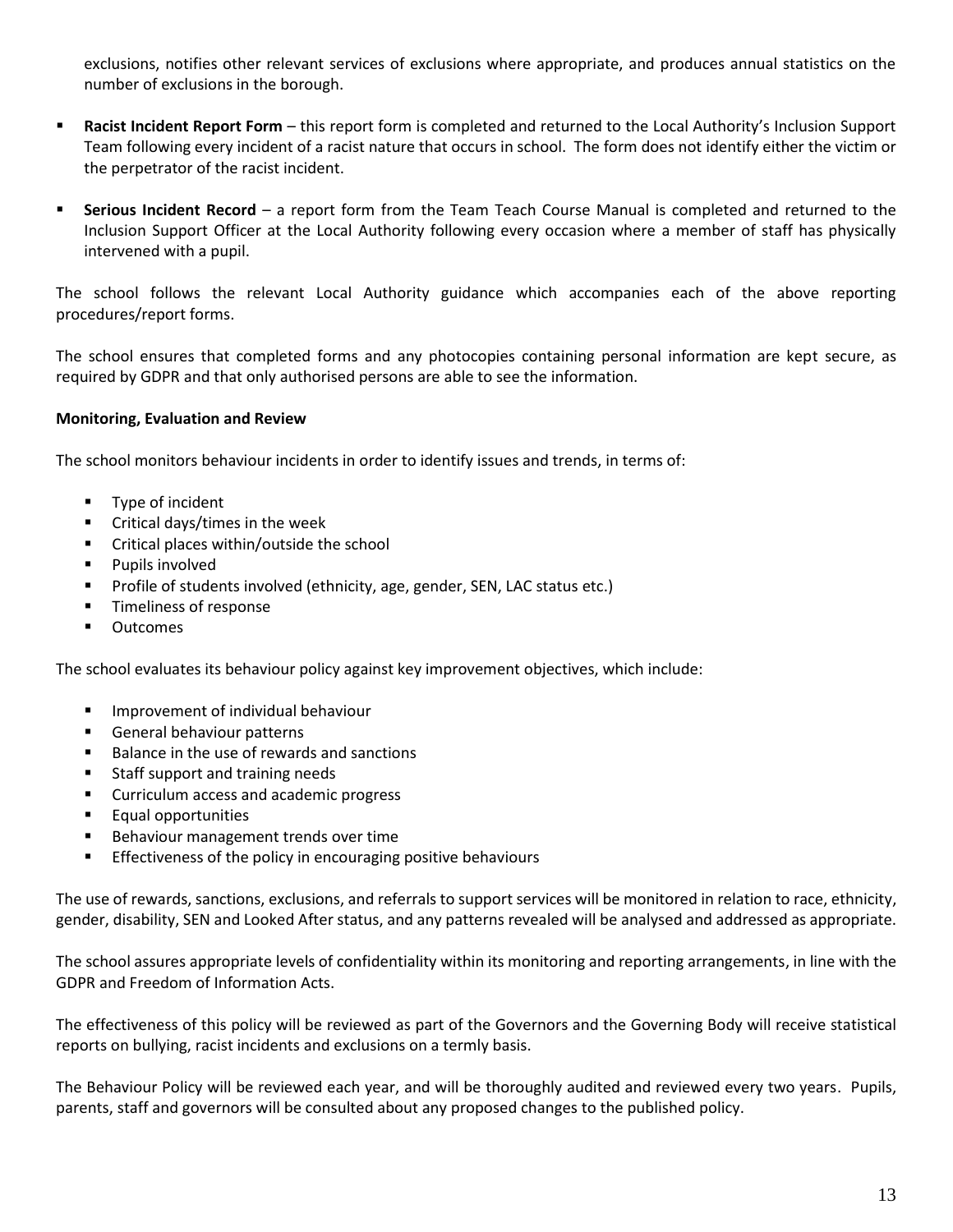## **Feedback and Information Sharing**

The school will report details of the implementation of the behaviour management programme to parents.

Staff will receive individual and collective feedback (as appropriate) on behaviour management issues, trends and the outcomes of referrals.

Relevant information is shared with all members of staff and the Governing Body to better inform decision making, and to assist in meeting the educational needs of all pupils at the school.

#### **APPENDIX**

## **APPENDIX 1 Stockport Support Services**

*Further information about these services, including referral criteria and procedures can be found in the Local Authority's Directory of Support Services.*

## **Anti-Social Behaviour Action Team (ASBAT)**

Owl House, Great Underbank, Stockport, SK1 1NE 0161 476 2876 *Contact Jonathan Connelly*

## **Community Outreach Team (COT)**

Lapwing Centre, Lapwing Lane, Brinnington, Stockport, SK5 8LF 0161 494 6463 *Contact Brian Seisay*

## **Compass (KS4 work based learning)**

19 Market Place, Stockport, SK1 1HA 0161 480 2679 *Contact John Gibbins*

## **Connexions Stockport**

64 Chestergate, Stockport, SK1 1NP 0161 475 7700 *Contact Mike Brown*

## **Education Psychology Service**

Children & Young People's Directorate, Stopford House, Stockport, SK1 3XE 0161 474 3870 *Contact Judith Davies*

# **Education Service for the Sensory Impaired (ESSI)**

17 Greek Street, Stockport, SK3 8AB 0161 474 3906 *Contact Ruth Le Lohé*

# **Education Support Team for Young People in Pubic Care (EST)**

Mount Tabor, Mottram Street, Stockport, SK1 3PA 0161 474 4714 *Contact Julie Eltringham*

## **Education Welfare Service**

The Dialstone Centre, Lisburne Lane, Offerton, Stockport SK2 7LL 0161 474 2195 *Contact Penny Pugh*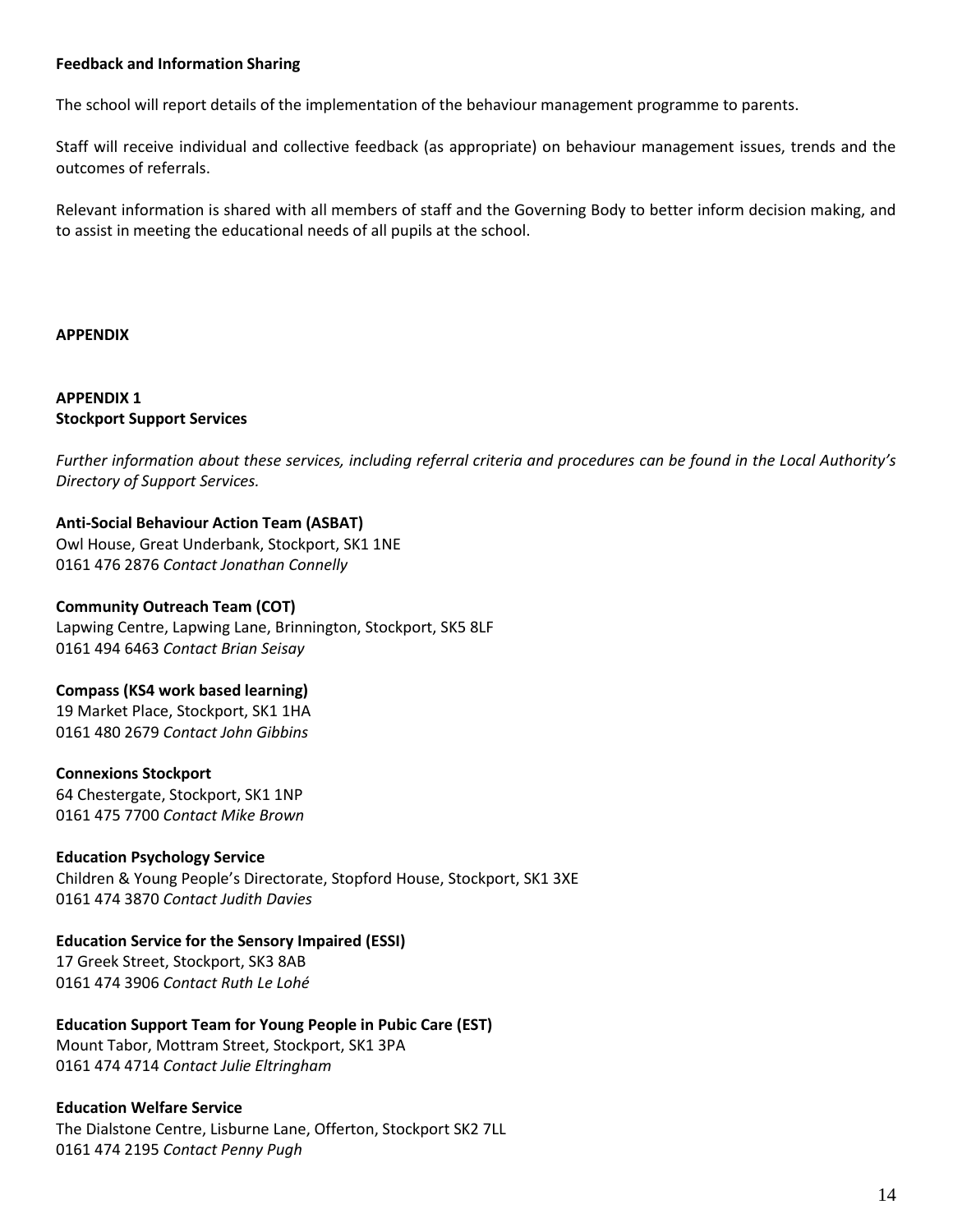## **Ethnic Diversity Service**

3 Bann Street, Edgeley, Stockport, SK3 0EX 0161 477 9000 *Contact Carole Crompton*

## **Highfields Pupil Referral Unit**

Highfields PRU, Essex Road, Brinnington, Stockport, SK5 8DR 0161 406 7922 *Contact Alison Bettles*

**Jigsaw Project Multi Agency Education Mental Health Team (Secondary)** Pendlebury Centre, Edgeley Road, Cheadle Heath, Stockport, SK3 0RJ 0161 428 9305 *Contact Margaret McCann*

**Junior Youth Inclusion Programme (YIP)** 1<sup>st</sup> Floor Lapwing Centre, Lapwing Lane, Brinnington, Stockport, SK5 8LF 0161 494 6575 *Contact Mike Hughes*

## **The Kite Project (Community CAMHS)**

The Bredbury Centre, Highfield Park Road, Bredbury, Stockport, SK6 2NY 0161 430 2817 *Contact Jo Warburton*

## **Learning Support Service (LSS)**

Cheadle Heath Centre, Edgeley Road, Stockport, SK3 0RJ 0161 428 8260 *Contact Mel Blackburn*

#### **Moat House Pupil Referral Unit**

6 Lower Moat Close, Heaton Norris, Stockport, SK4 1SZ 0161 429 9015 *Contact Kathy Burton*

## **MOSAIC (Young People's Drug and Alcohol Service)**

Suites 2, 3 & 4, Grosvenor House, High Street, Stockport, SK1 1EG 0161 429 7677 *Contact Babs O'Brien*

## **Pendlebury Centre Pupil Referral Unit**

Edgeley Road, Cheadle Heath, Stockport SK3 0RJ 0161 428 9305 *Contact Janice Cahill*

## **Positive Activities for Young People (PAYP)**

Werneth Young People's Centre, George Lane, Bredbury, Stockport, SK6 1DJ 0161 494 9243 *Contact Jo Latham*

**Primary Behaviour Support Service (PBSS)**

Oakgrove Primary School, Matlock Road, Heald Green, Stockport SK8 3BU 0161 437 4956 *Contact Janette Maude*

**Primary Jigsaw Multi Agency Education Mental Health Team**

Oakgrove School, Matlock Road, Heald Green, Stockport, SK8 3BU 0161 436 3015 *Contact Andrew Holt*

## **Secondary Behaviour Support Service (SBSS)**

Highfields PRU, Essex Road, Brinnington, Stockport, SK5 8DR 0161 406 7922 *Contact Alison Bettles*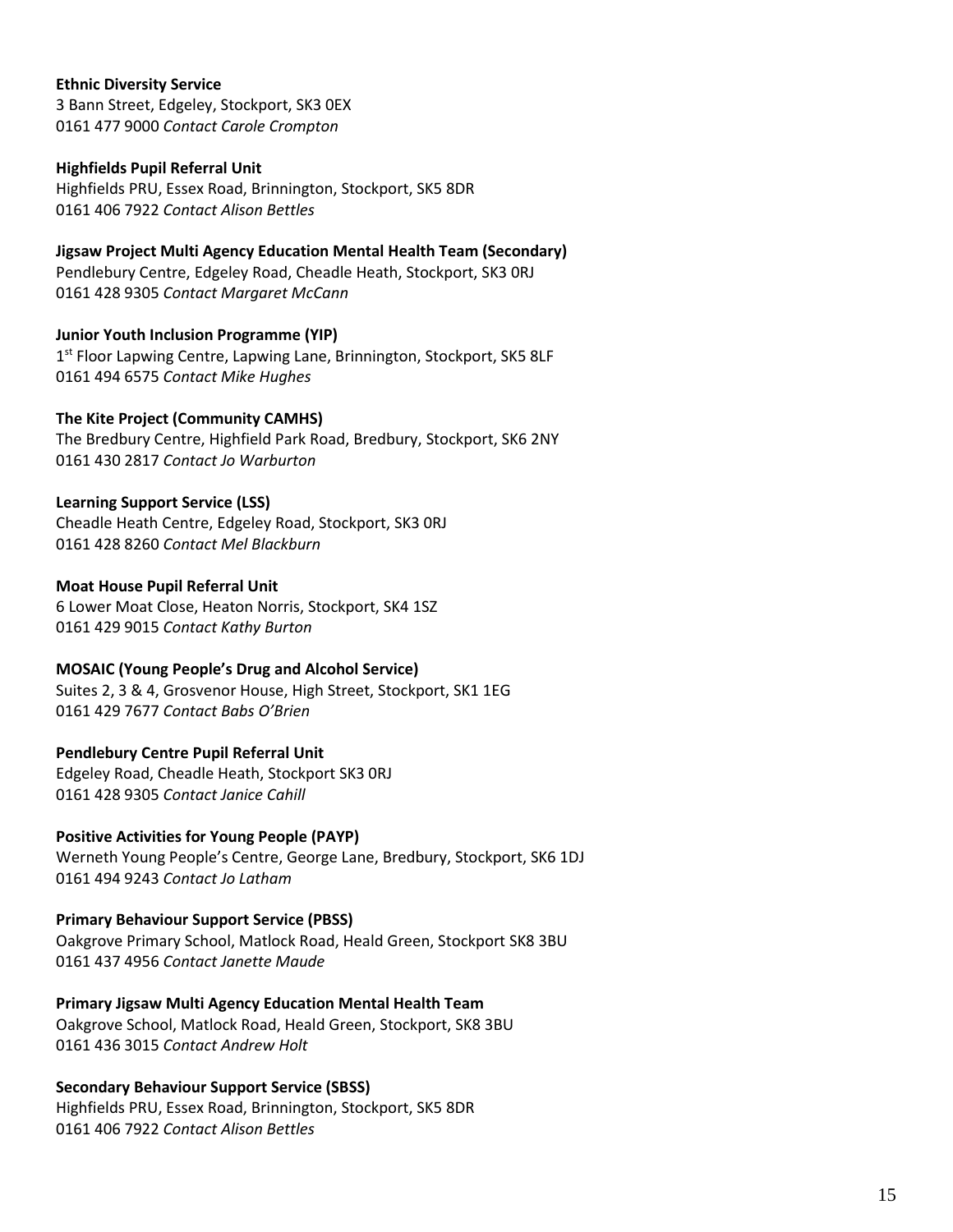**Sound Minds** Covent Garden, Hillgate, Stockport 0161 477 1598 *Contact Laurie Carefoot*

# **Youth Offending Team (YOT)**

Owl House, 61 Great Underbank, Stockport, SK1 1NE

0161 476 2876 *Contact Dave Shaw*

## **APPENDIX 2**

## **Related Documents and Policies**

Behaviour Support Plan 2004-2007 <http://www.stockport.gov.uk/content/educationservices/lea/leaplans/behavioursupportplan>

Care & Control: Information and Guidance Document for Schools (January 2004) <http://172.16.106.31/Inclusion/senco/Latest%20Oct%202003.htm>

Education Related Parenting Contracts, Parenting Orders and Penalty Notices (Spring 2006) <http://www.stockport.gov.uk/content/educationservices/schools/pupilsupport/documents>

Guidance for dealing with Racial Harassment and Racist Incidents in Stockport Schools (November 2004) <http://172.16.106.31/Inclusion/index.htm>

LEA Access Strategy and Plan 2003-2006 (Consultation on 2006-2009 Plan due Summer 2006) <http://www.stockport.gov.uk/content/educationservices/lea/leaplans>

Model Behaviour Policy for Stockport Schools (Spring 2006) <http://172.16.106.31/Inclusion/index.htm>

Pupil Exclusion from School – Guidance for Headteachers, Governors and Parents (Spring 2006) <http://www.stockport.gov.uk/content/educationservices/schools/pupilsupport/exclusionfromschool>

Replacement guidance for LEAs and Schools in place of circulars 10/99 and 11/99 (Autumn 2005) <http://www.dfes.gov.uk/behaviourandattendance/guidance/IBAGuidance/>

Risk assessment of pupils who present risks from foreseeable challenging behaviours <http://172.16.106.31/Inclusion/senco/Latest%20Oct%202003.htm>

School Standards and Framework Act 1998 <http://www.opsi.gov.uk/acts/acts1998/19980031.htm#aofs>

Secondary Inclusion Panel (SIP) Guidance (September 2004) <http://172.16.106.31/Inclusion/Sections/Pupils/index.htm>

Special Educational Needs Code of Practice (November 2001) <http://www.teachernet.gov.uk/docbank/index.cfm?id=3724>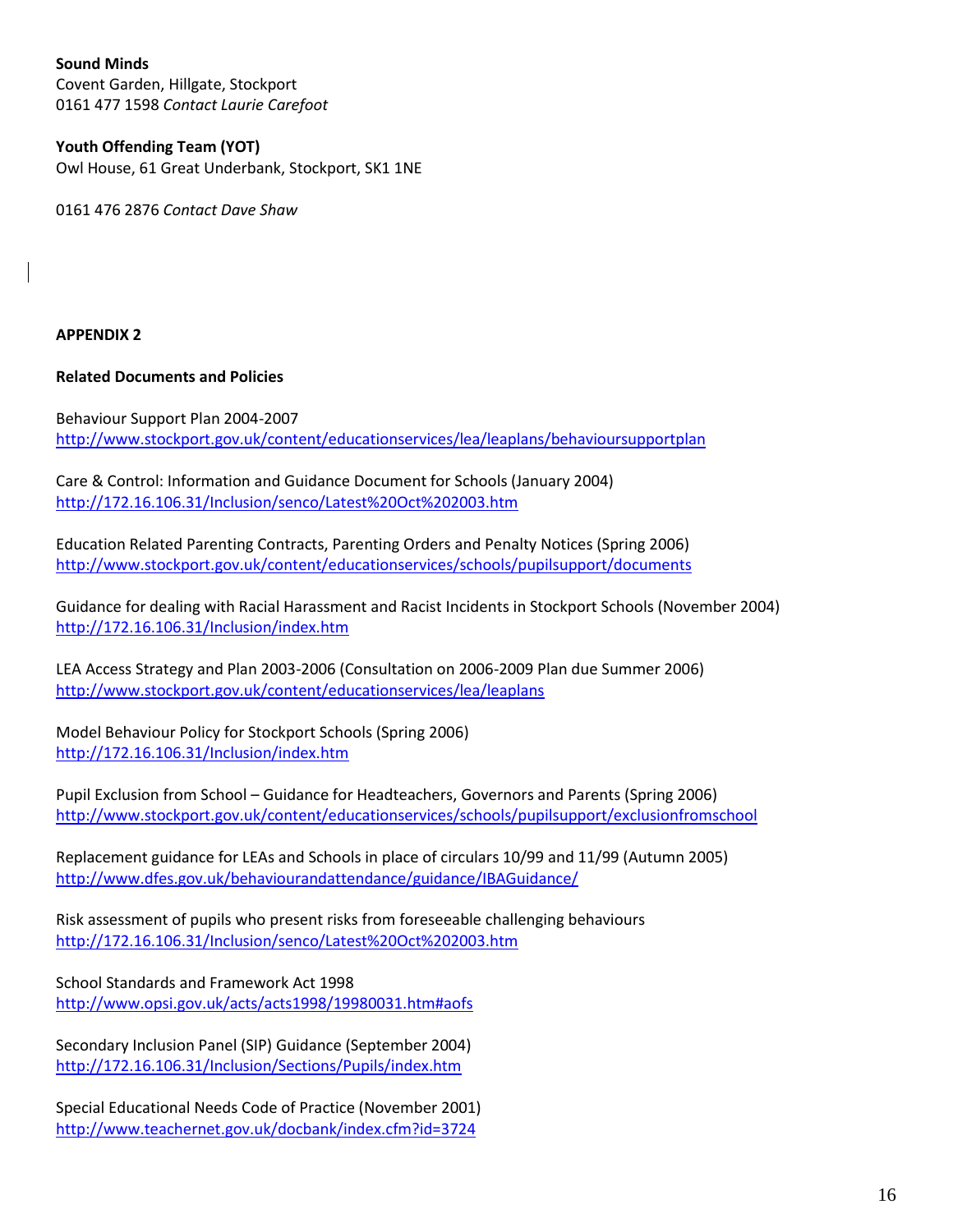The Stockport Identification Procedure for Pupils with Special Educational Needs (October 2002) <http://www.stockport.gov.uk/content/educationservices/schools/pupilsupport/specialeducationalneeds/usefulcontacts>

Education Act 1996

<http://www.legislation.gov.uk/ukpga/1996/56/contents>

School Standards and Framework Act 1998 <http://www.legislation.gov.uk/ukpga/1998/31/contents>

Education Act 2002 <http://www.legislation.gov.uk/ukpga/2002/32/contents>

Education and Inspections Act 2006 <http://www.legislation.gov.uk/ukpga/2006/40/contents>

School Information (England) Regulations 2008 <http://www.legislation.gov.uk/uksi/2008/3093/made>

Equality Act 2010 <http://www.legislation.gov.uk/ukpga/2010/15/contents>

The Education (Independent School Standards) (England) Regulations 2010 <http://www.legislation.gov.uk/uksi/2010/1997/contents/made>

Education Act 2011 <http://www.legislation.gov.uk/ukpga/2011/21/contents>

Schools (Specification and Disposal of Articles) Regulations 2012 <http://www.legislation.gov.uk/ukdsi/2012/9780111519356/contents>

The Education (Independent School Standards) (England) Regulations 2012 <http://www.legislation.gov.uk/uksi/2012/2962/contents/made>

The School Behaviour (Determination and Publicising of Measures in Academies) Regulations 2012 http://www.legislation.gov.uk/uksi/2012/619/introduction/made

# **APPENDIX 3**

# **Glossary Of Terms**

**Violence ~** any incident involving physical or verbal abuse of a threatening and/or racial nature, threat, fear or the application of force arising out of the course of their work whether or not they are on duty.

**Positive Handling** ~ the full range of Team-Teach strategies used to de-escalate, defuse and divert in order to prevent violence and reduce the risk of injury to staff and clients.

**Guides ~** the positive application of force to overcome minimal resistance prompting and encouraging a person's free movement. The purpose of its application should be to safeguard the person, other people or prevent significant damage to property.